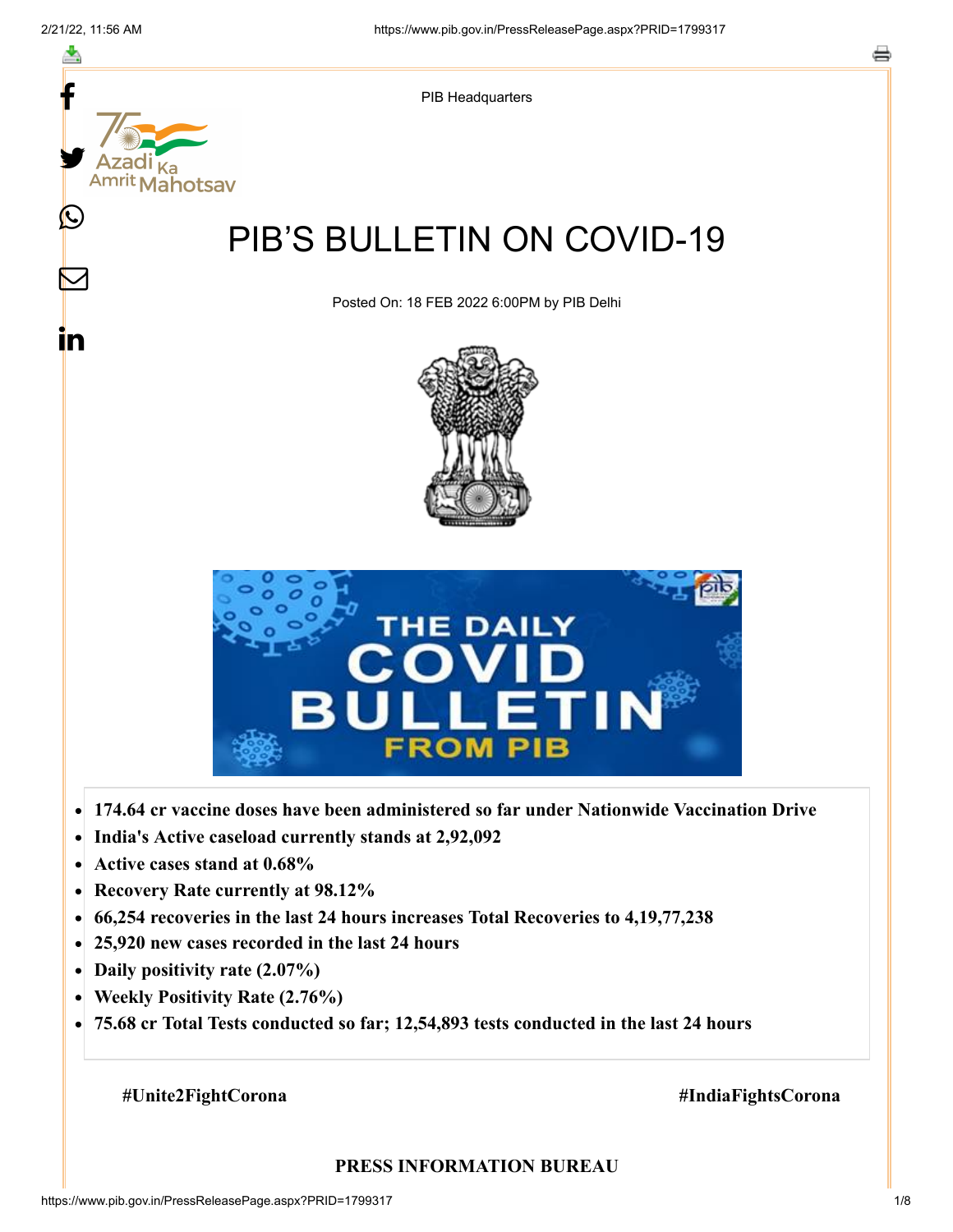f

y.

 $\boldsymbol{\mathcal{Q}}$ 

<u>in</u>

# **MINISTRY OF INFORMATION & BROADCASTING**

# **GOVERNMENT OF INDIA**

**\*\*\*\*\*** 



**India's Cumulative COVID-19 Vaccination Coverage exceeds 174.64 Cr**

**More than 37.86 lakh Vaccine Doses administered in the last 24 hours**

**Recovery Rate currently stands at 98.12%**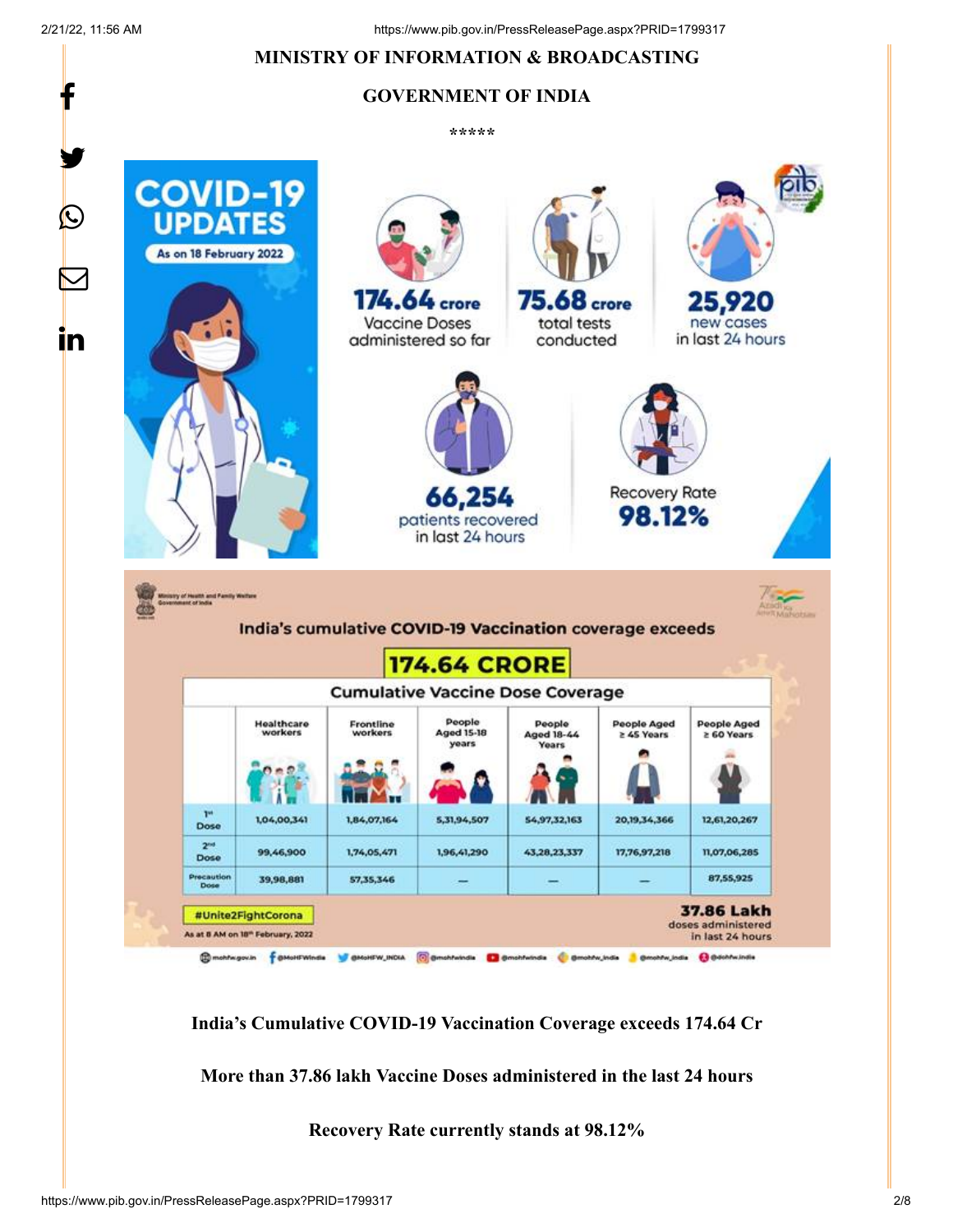f

y.

2/21/22, 11:56 AM https://www.pib.gov.in/PressReleasePage.aspx?PRID=1799317

#### **25,920 New Cases reported in the last 24 hours**

**India's Active Caseload currently stands at 2,92,092**

**Weekly Positivity Rate is presently at 2.76%**

With the administration of **more than 37.86 lakh Doses (37,86,806)** vaccine doses in the last 24 hours, India's COVID-19 vaccination coverage has exceeded **174.64 Cr (1,74,64,99,461)** as per provisional  $\sum_{\text{eports till 7 am today.}}$ 

This has been achieved through 1,97,37,397 sessions. The break-up of the cumulative figure as per the **Provisional report till 7 am today include:** 

| <b>Cumulative Vaccine Dose Coverage</b> |                        |                 |
|-----------------------------------------|------------------------|-----------------|
| <b>HCWs</b>                             | 1 <sup>st</sup> Dose   | 1,04,00,341     |
|                                         | $2nd$ Dose             | 99,46,900       |
|                                         | <b>Precaution Dose</b> | 39,98,881       |
| <b>FLWs</b>                             | 1 <sup>st</sup> Dose   | 1,84,07,164     |
|                                         | $2nd$ Dose             | 1,74,05,471     |
|                                         | <b>Precaution Dose</b> | 57,35,346       |
| Age Group 15-18 years                   | 1 <sup>st</sup> Dose   | 5,31,94,507     |
|                                         | $2nd$ Dose             | 1,96,41,290     |
| Age Group 18-44 years                   | 1 <sup>st</sup> Dose   | 54,97,32,163    |
|                                         | $2nd$ Dose             | 43, 28, 23, 337 |
| Age Group 45-59 years                   | 1 <sup>st</sup> Dose   | 20,19,34,366    |
|                                         | $2nd$ Dose             | 17,76,97,218    |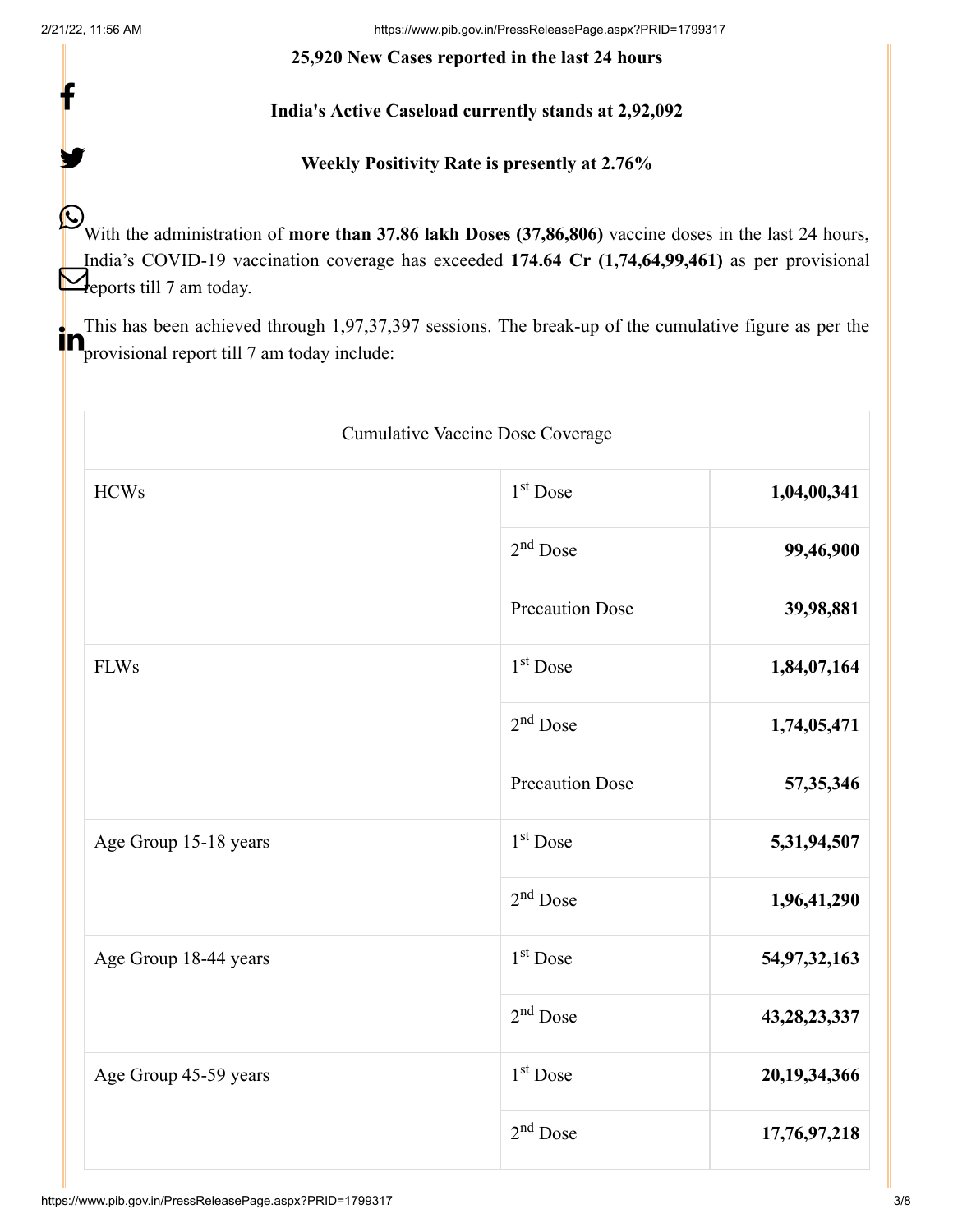| f | Over 60 years          | $1st$ Dose             | 12,61,20,267   |
|---|------------------------|------------------------|----------------|
|   |                        | $2nd$ Dose             | 11,07,06,285   |
|   | $\bigcirc$             | <b>Precaution Dose</b> | 87,55,925      |
|   | <b>Precaution Dose</b> |                        | 1,84,90,152    |
|   | $\mathcal{R}$<br>Total |                        | 1,74,64,99,461 |
|   | in                     |                        |                |

**66,254** patients have recovered in the last 24 hours and the cumulative tally of recovered patients (since the beginning of the pandemic) is now at **4,19,77,238.**

Consequently, India's recovery rate stands at **98.12%.**

![](_page_3_Figure_5.jpeg)

![](_page_3_Figure_6.jpeg)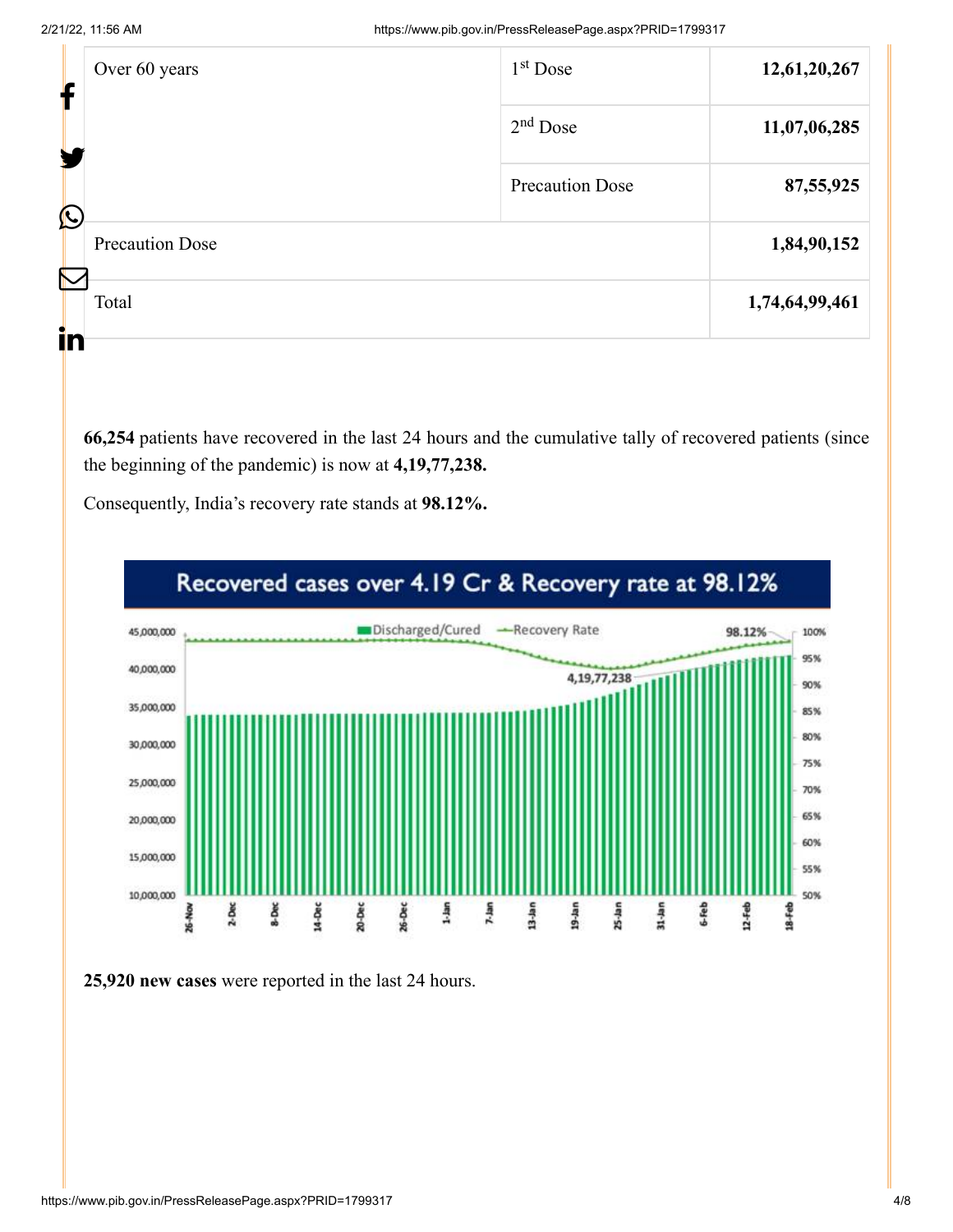2/21/22, 11:56 AM https://www.pib.gov.in/PressReleasePage.aspx?PRID=1799317

![](_page_4_Figure_2.jpeg)

India's Active Caseload is presently at **2,92,092.** Active cases constitute **0.68%** of the country's total Positive Cases**.**

![](_page_4_Figure_4.jpeg)

The testing capacity across the country continues to be expanded. The last 24 hours saw a total of **12,54,893** tests being conducted. India has so far conducted over **75.68 Cr (75,68,51,787**) cumulative tests.

While testing capacity has been enhanced across the country, **Weekly Positivity Rate** in the country currently **stands at 2.76%** and the **Daily Positivity rate is reported to be 2.07%.**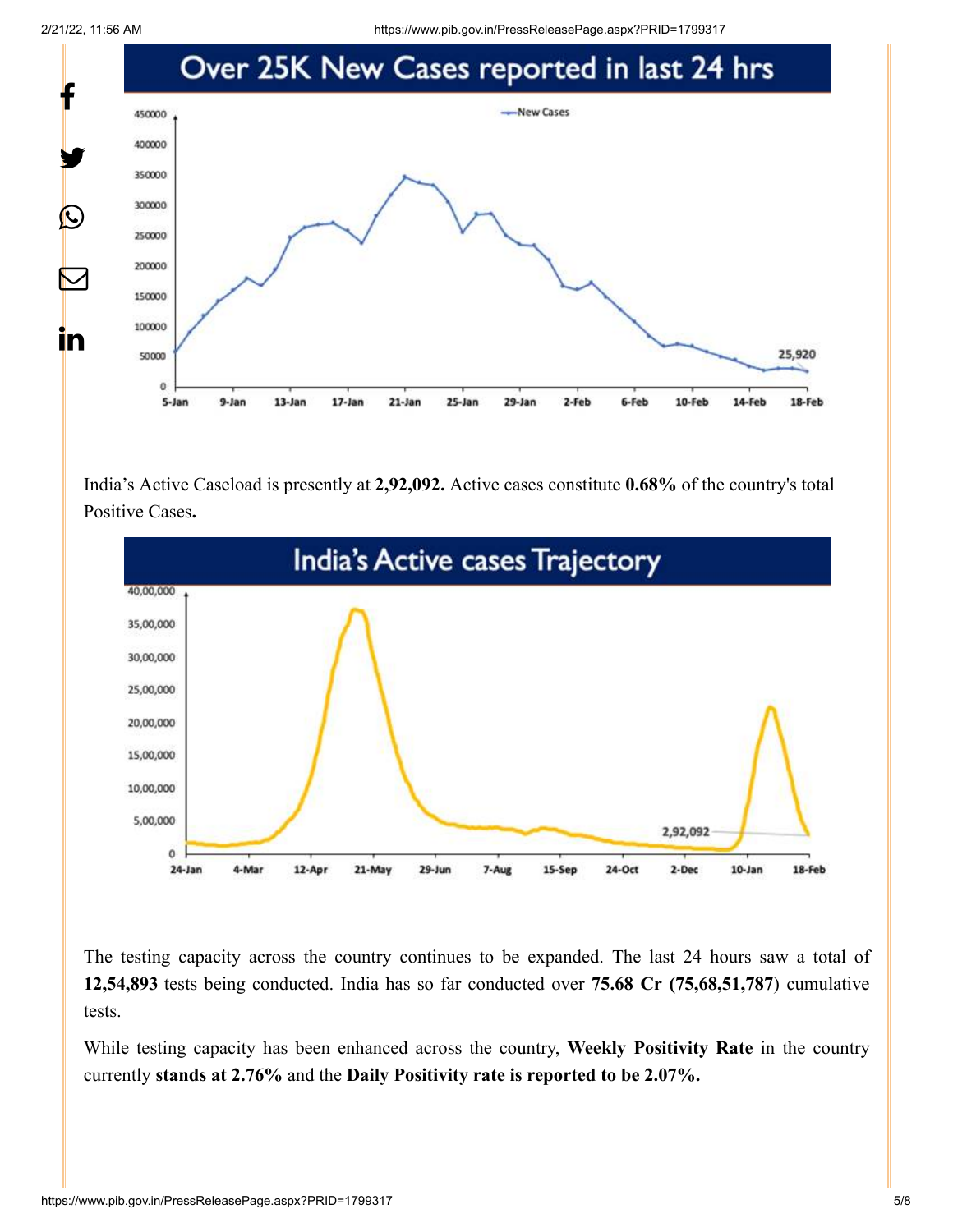![](_page_5_Figure_1.jpeg)

![](_page_5_Figure_2.jpeg)

<https://www.pib.gov.in/PressReleasePage.aspx?PRID=1799171>

# **Update on COVID-19 Vaccine Availability in States/UTs**

### **More than 171.76 Crore vaccine doses provided to States/UTs**

### **More than 11.41 Crore balance and unutilized vaccine doses still available with States/UTs**

The Union Government is committed to accelerating the pace and expanding the scope of COVID-19 vaccination throughout the country. The nationwide COVID 19 vaccination started on  $16<sup>th</sup>$  January 2021. The new phase of universalization of COVID-19 vaccination commenced from 21<sup>st</sup> June 2021. The vaccination drive has been ramped up through availability of more vaccines, advance visibility of vaccine availability to States and UTs for enabling better planning by them, and streamlining the vaccine supply chain.

As part of the nationwide vaccination drive, Government of India has been supporting the States and UTs by providing them COVID Vaccines free of cost. In the new phase of the universalization of the COVID19 vaccination drive, the Union Government will procure and supply (free of cost) 75% of the vaccines being produced by the vaccine manufacturers in the country to States and UTs.

| <b>VACCINE DOSES</b> | (As on 18 <sup>th</sup> February 2022) |  |
|----------------------|----------------------------------------|--|
| <b>SUPPLIED</b>      | 1,71,76,39,430                         |  |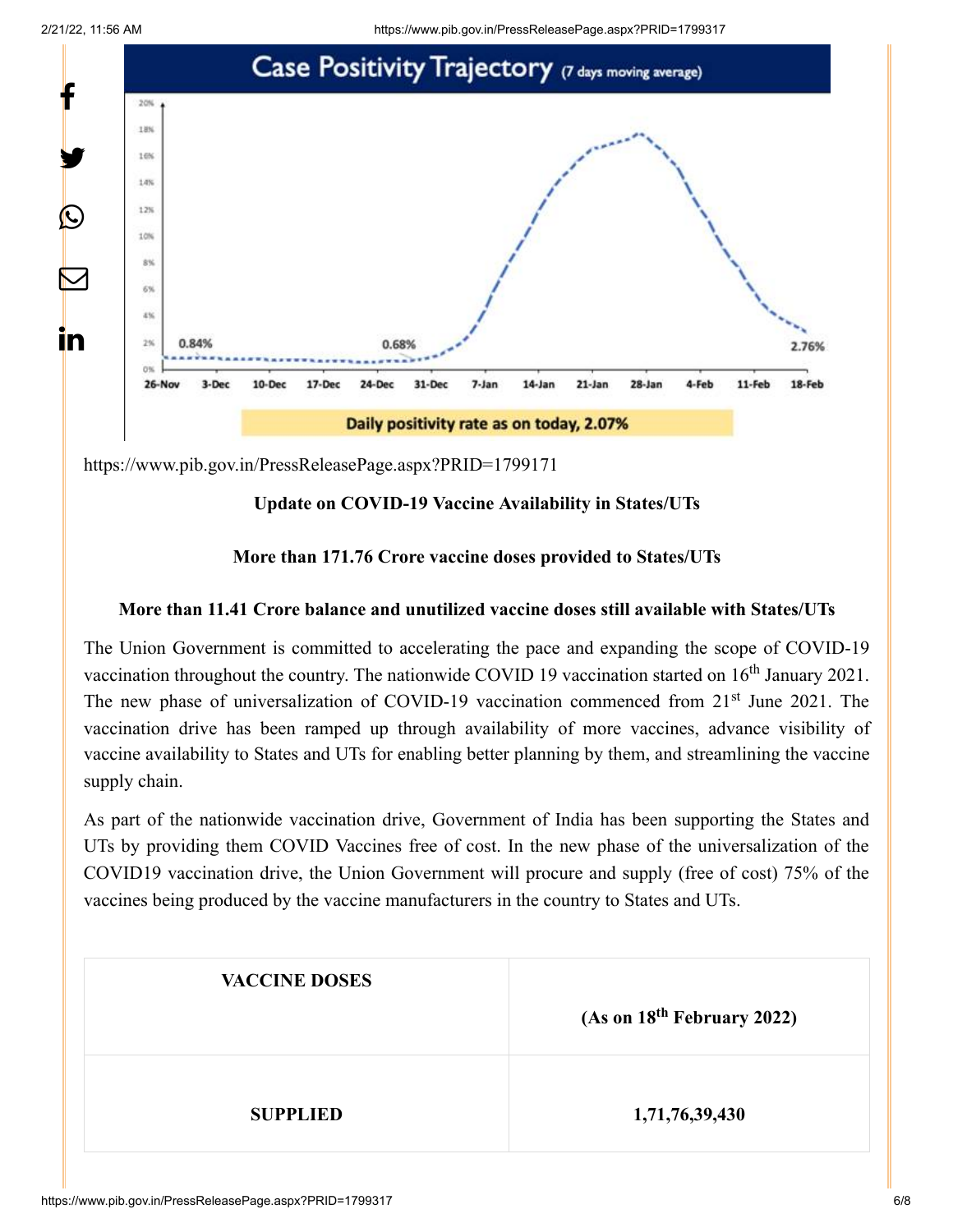f

У.

 $\bm{\mathcal{Q}}$ 

### **BALANCE AVAILABLE 11,41,57,231**

More than **171.76 crore (1,71,76,39,430)** vaccine doses have been provided to States/UTs so far through Govt. of India (free of cost channel) and through direct state procurement category.

More than **11.41 Cr (11,41,57,231)** balance and unutilized COVID Vaccine doses are still available with in the States/UTs to be administered.

<https://www.pib.gov.in/PressReleasePage.aspx?PRID=1799163>

**Tweet links**

पूरे उत्साह से आगे बढ़ रहा युवाओं का टीकाकरण!

Young India taking the world's largest vaccination drive to the next level!

Over 2 crore youngsters between 15-18 age group are now fully vaccinated against [#COVID19](https://twitter.com/hashtag/COVID19?src=hash&ref_src=twsrc%5Etfw) [#SabkoVaccineMuftVaccine](https://twitter.com/hashtag/SabkoVaccineMuftVaccine?src=hash&ref_src=twsrc%5Etfw) [pic.twitter.com/hSstms5tDz](https://t.co/hSstms5tDz)

— Dr Mansukh Mandaviya (@mansukhmandviya) [February 18, 2022](https://twitter.com/mansukhmandviya/status/1494609104379453440?ref_src=twsrc%5Etfw)

[#Unite2FightCorona](https://twitter.com/hashtag/Unite2FightCorona?src=hash&ref_src=twsrc%5Etfw) [#IndiaFightsCorona](https://twitter.com/hashtag/IndiaFightsCorona?src=hash&ref_src=twsrc%5Etfw) [pic.twitter.com/Qum7eNDYk9](https://t.co/Qum7eNDYk9)

— Ministry of Health (@MoHFW\_INDIA) [February 18, 2022](https://twitter.com/MoHFW_INDIA/status/1494533586271170561?ref_src=twsrc%5Etfw)

COVID-19 Testing Update. For more details visit: <https://t.co/dI1pqwfJH7> [@MoHFW\\_INDIA](https://twitter.com/MoHFW_INDIA?ref_src=twsrc%5Etfw) [@DeptHealthRes](https://twitter.com/DeptHealthRes?ref_src=twsrc%5Etfw) [@PIB\\_India](https://twitter.com/PIB_India?ref_src=twsrc%5Etfw) [@mygovindia](https://twitter.com/mygovindia?ref_src=twsrc%5Etfw) [@COVIDNewsByMIB](https://twitter.com/COVIDNewsByMIB?ref_src=twsrc%5Etfw) [#ICMRFIGHTSCOVID19](https://twitter.com/hashtag/ICMRFIGHTSCOVID19?src=hash&ref_src=twsrc%5Etfw) [#IndiaFightsCOVID19](https://twitter.com/hashtag/IndiaFightsCOVID19?src=hash&ref_src=twsrc%5Etfw) [#CoronaUpdatesInIndia](https://twitter.com/hashtag/CoronaUpdatesInIndia?src=hash&ref_src=twsrc%5Etfw) [#COVID19](https://twitter.com/hashtag/COVID19?src=hash&ref_src=twsrc%5Etfw) [#Unite2FightCorona](https://twitter.com/hashtag/Unite2FightCorona?src=hash&ref_src=twsrc%5Etfw) [pic.twitter.com/Fj7msl5SpU](https://t.co/Fj7msl5SpU)

— ICMR (@ICMRDELHI) [February 18, 2022](https://twitter.com/ICMRDELHI/status/1494516403587923970?ref_src=twsrc%5Etfw)

**\*\*\*\*\*\***

**AS**